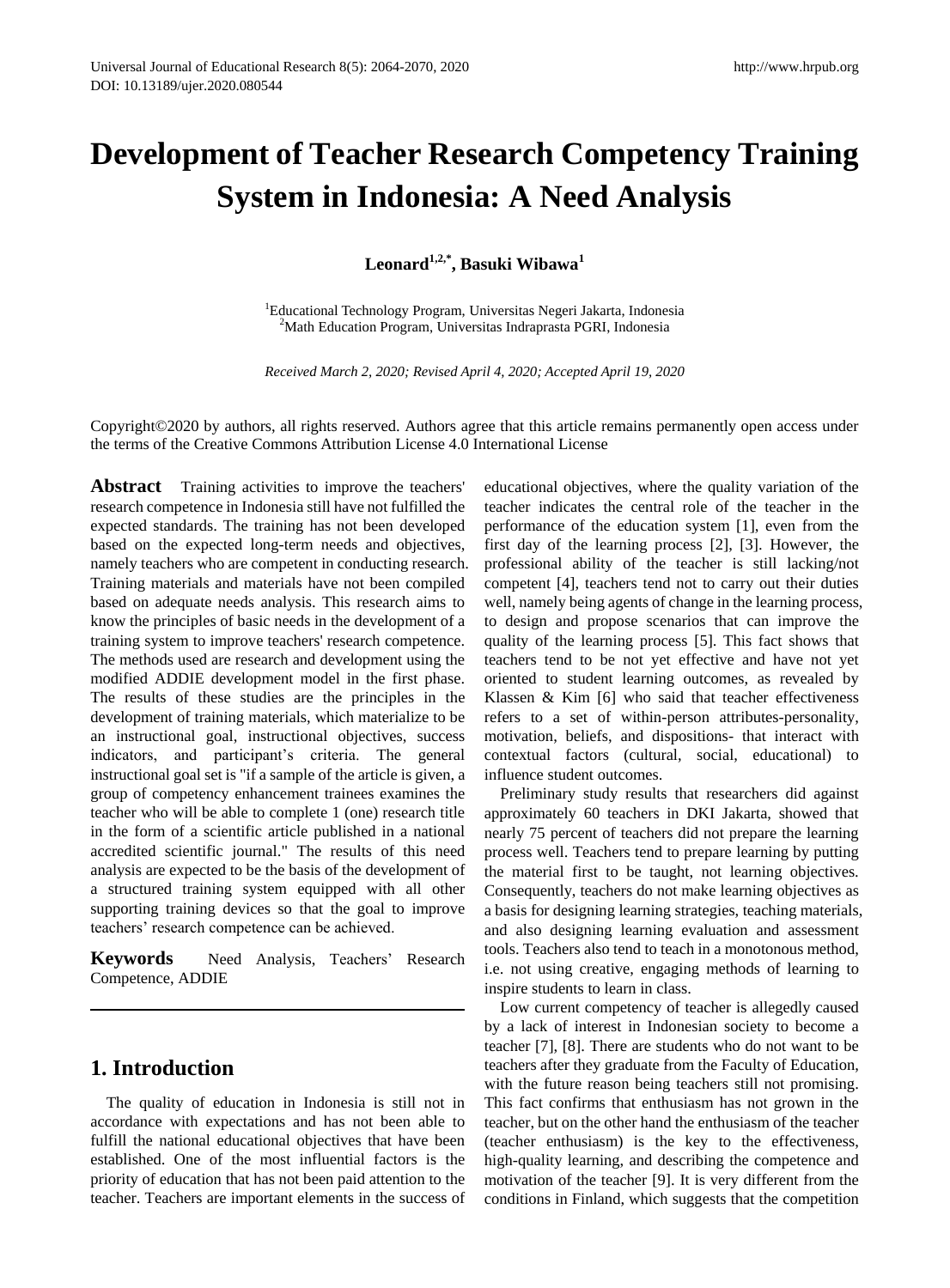in Finland is very strict to enter education majors [10]. The Faculty of Education is the most prestigious faculty than other faculties. This is due to that the salary of teachers in Finland is enormous. In addition, the Finnish state and people place teachers as respected professions, so those who bear the teacher's profession feel a prestige and pride of their own. Even Silander [11] says the high quality of teachers and teacher education is often considered to be the main reason for the success of Finnish students in the Programme for International Student Assessment (PISA).

Law number 14 of 2005 concerning Teachers and Lecturers article 20 point b revealed that in carrying out professional duties, teachers are obliged to improve and develop academic qualifications and competencies in an ongoing manner with the development of science, technology, and the arts. Based on this, teachers are required to continue to learn and increase their capacity as a teacher, so that they can perform their duties and responsibilities well. Silander [11] says that teachers are expected to continuously and systemically develop their own teaching methods and to refresh their professional skills. This condition is in accordance with the phenomenal sentences that are often pronounced, i.e. if someone wants to teach, he should not stop learning. The opinion reinforces the important message that teachers should continue to receive training and coaching aimed at improving their competence. Further Spear & da Costa [12] says teacher training has become a common tool for addressing challenges within the educational sector.

Lasauskienė et al. [13] write general competencies of teacher which are applied in multiple teaching activities; hence, it may be stated that their development is one of the essential conditions predetermining teachers' abilities to adapt themselves to the changing world and assuring successful attainment of goals of education and implementation of educational activities. This opinion shows that teachers are required to continue to improve their competence so as to adapt to the changing world and achieve educational objectives as well as the success of learning. In general, in Indonesia, there are hardly any references that write about the teacher's competency improvement training. If we studied through the Google Scholar Index, we will find the majority of training organized for teachers is training on class action research [14]–[17], plus 1 article discussing the writing of scientific articles [18], although the article is more focused on how to use OJS, not technically writing scientific articles.

Education and training are an indispensable realm of educational technology, even part of educational technology. Januszewski & Molenda [19] says that educational technology is the study and ethical practice of facilitating learning and improving performance by creating, using and managing appropriate technological processes and resources. This shows that education technology facilitates the learning process for anyone, not limited to students, but also teachers and other educators.

Education technology is expected to bring significant changes to the quality of the learning process, in this case, the education and training process for teachers in the school.

The importance of education and training was also expressed by Leo Pahkin, an education counselor from the Finnish National Education Agency, which revealed, "We are investing in education and training in the field of energy Who later produced innovation [10]". This condition is not yet able to be optimized in the coaching of teachers in Indonesia, which is evidenced by the absence of mature planning to conduct teacher training.

Theoretically and pragmatic, teachers actually have enormous authority in conducting learning, both in preparation, implementation, evaluation, and decision making. Knowledge of the learning process is absolutely owned by teachers. In fact, teachers are expected to produce innovations in learning, whose goal is to ultimately improve the quality of learning in the classroom. Improved learning quality in terms of the development of learning innovations can be generated through research and development activities.

In line with this fact, teachers are further expected to be competent in research, aiming at producing innovations in learning. Alomari et al. [20] even write that the teacher is an important asset in the study. However, the fact that the teacher does not have enough competence in carrying out research. This fact is seen from the preliminary study results that researchers did before, i.e. nearly 70 percent of teachers surveyed have not yet had the correct knowledge of the concept of problems and research. In fact, nearly 90 percent of teachers have never done research activities and eventually resulted in nearly 100 percent of teachers never doing publications on the results of the research. For that reason, teachers should be encouraged to engage in research and participate in the practice of learning in the classroom with the aim of enhancing student learning achievement [21].

The importance of research activities for teachers is expressed by Hammersley [22], who states, "educational research should be an integral part of the work of teachers in schools rather than an activity carried out on schools by outsiders". This suggests that research is actually an integral part of a teacher's work. That is, by conducting research, a teacher can continue to improve the quality of learning in its class over time. Cheruvu [23] states, "Yet teacher research—systematic data collection and analysis of a problem of practice—is helpful for improving one's practice, gaining a deeper understanding of students' perspectives and needs, and, ultimately, improving students' learning." From this understanding, it appears that research will result in meaningful learning that will eventually improve the quality of student learning outcomes.

If analyzed, the low quality of learning is a result of weak research activities undertaken by teachers, thus never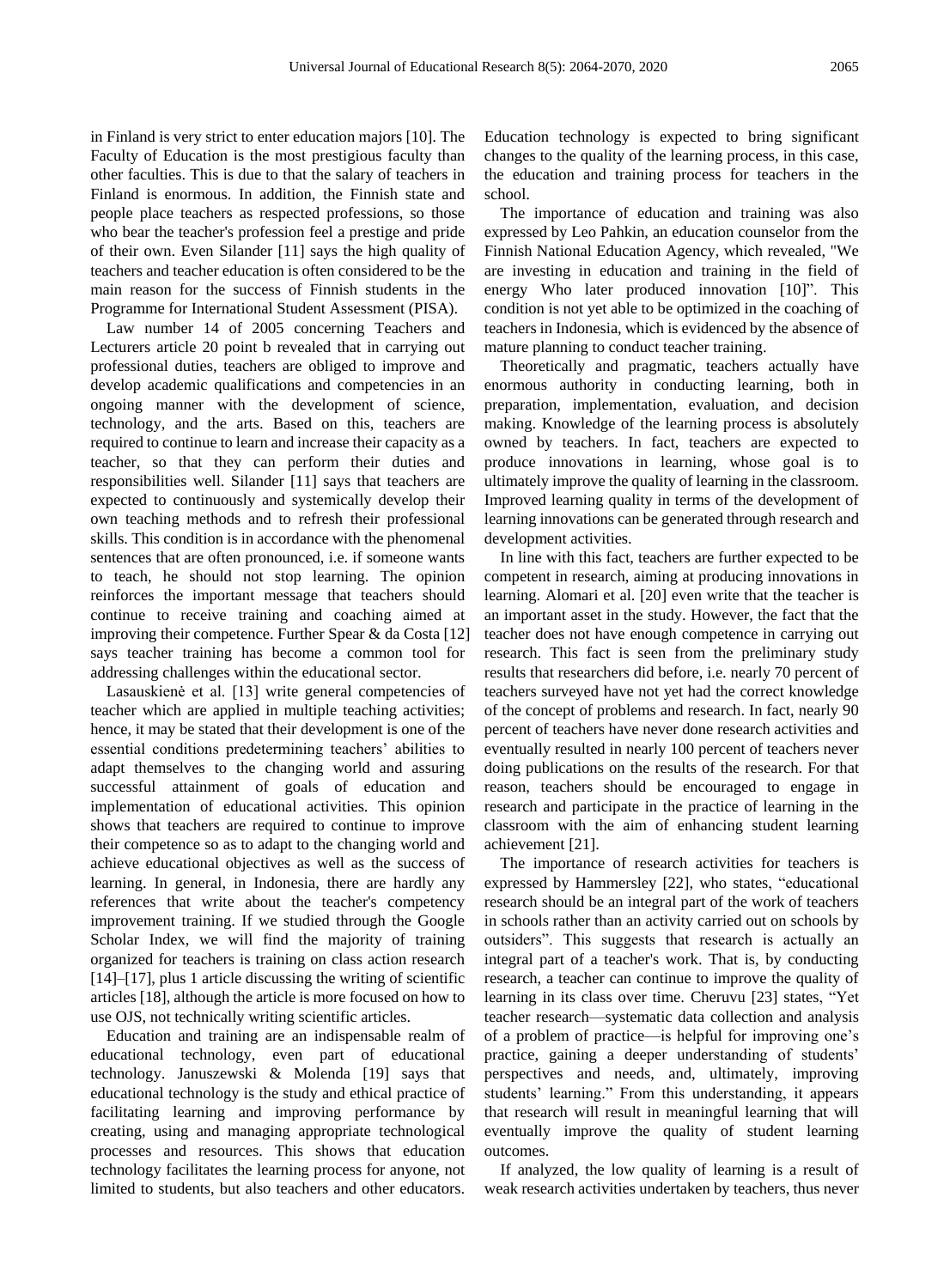producing innovations in learning. In other words, research plays an important role in the overall learning activities and, of course, can indirectly improve the quality of teachers, which leads to improved student learning outcomes. Research is directly able to produce innovations in learning development, media development, teaching materials development, and also curriculum development. It is supported by the opinions of Souto-Manning (Cheruvu, [23]) stating that teacher educators must engage in teacher research with three goals in mind: to transform the self, to transform the curriculum, and to transform teaching in teacher education. These goals can collectively lead to a transformation of society.

Based on the previous description, it can be said that training for the improvement of teachers ' competence does important research to do. Training should be carried out based on the appropriate needs analysis, especially for the purpose of producing scientific publications, so that it can be a proud portfolio for teachers. This research will illustrate the need for analysis as a basis to develop an effective training system for the improvement of teacher competence.

# **2. Methods**

The research method used is a development method, which is a modified ADDIE development model. ADDIE's model of development as a model is chosen as the main model because in theory it is devoted to developing training and also more comprehensive to develop every needed part in systematic training. The modifications in question include the other development elements that are ARCS, ASSURE and Dick & Carey. The emphasis of this model is on the strategy of implementing training, namely the application of collaborative learning and collaborative research in the implementation of learning, which is also modified by considering the element development of ARCS strategy (Attention, Relevance, Confidence, Satisfaction) in the learning and involvement of participants as an adult learner. Richey & Klein [24] writes the design and development knowledge base has six major components, (a) learners and how they learn, (b) the context in which learning and performance occur, (c) the nature of content and how it is sequenced, (d) the instructional strategies and activities employed,  $\epsilon$  the media and delivery systems used, and (f) the designers themselves and the processes they use. In this way, we can determine the relevance of context-specific findings for other teaching and learning environment as well as identify new general principles of design, development, and evaluation. In principle, there is no ultimate model or the best model. However, there are only models that fit the specific needs of each activity that will be developed, both for classical learning in classes on the education process at elementary, junior high school, and college level, or special

learning. Such training is held for adults in the framework of refreshment and improvement of scientific capacity.

This research uses only 1 part of the ADDIE model, which is the analysis. This stage of analysis, including the need for analysis activities, analysis of tasks, program and rational training materials, as well as the analysis of learners. The entire stage of this analysis will be some guidelines in formulating general instructional objectives, which is the final goal of developing a particular learning system. Researchers are trying to find important things that become the need and basis for the development of training systems related to teacher research competencies. Its main targets are general instructional goal design, special instructional objectives, success indicators, and important training-related principles to be developed, such as essential material and prospective participant criteria. 3. Results and Discussion

### **3. Results**

Needs analysis is done through interviews to education and learning experts, including Prof. Zulkardi (Sriwijaya University Mathematics Education Expert), Prof. Sumaryoto (Rector of Indraprasta PGRI University), Prof. Supardi U.S. (Chief of General Officer of PGRI), Prof. Muljani A. Nurhadi (graduate lecturer of Indraprasta PGRI University), Dr. Rully Charitas Indra Prahmana (lecturer at Ahmad Dahlan University), and Dr. Somakin (Sriwijaya University lecturer).

Things excavated from experts aim to obtain information in order to set general instructional objectives and specific instructional objectives, training important principles for teachers, materials that need to be given, and provisions on the trainees ' criteria. That is, all the things developed in this research are based on the analysis of needs done so that there is a complete and clear guide. The results of further analysis are concluded to be general instructional objectives, special instructional objectives, and training material distribution. Important findings as a result of the analysis of the needs of the experts are as follows: 1) training activities are developed to meet the needs of teachers in developing learning innovations, 2) the methods developed in the training should be case-based and the experience faced by each teacher at school, 3) The trainees need to be selected based on specific criteria that support the application of technology, namely familiar in computer use, the Internet, and MS Word, 4) participants need to be grouped and conduct research conducted collaboratively, 5) the strategy used is to provide real examples of published research articles so that the implementers must provide access to qualified scientific journals, 6) This training activity must produce a real product and can be felt directly by the trainees, and 7) description of the material that should be given in this training include: a) research concept, b) determination of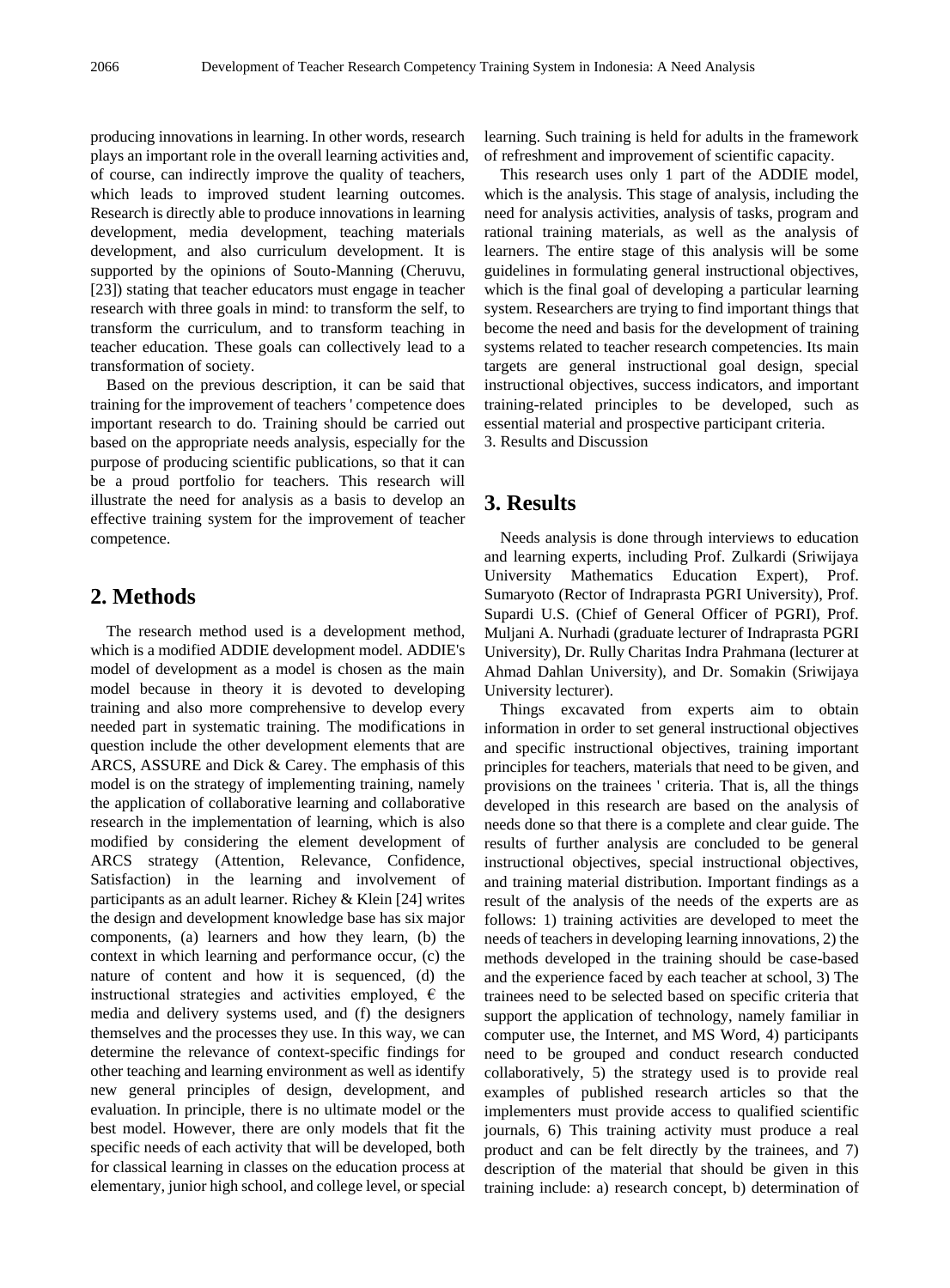problems, c) search theory, d) instrument design, e) analysing the data of research results, and f) the design of scientific articles.

#### **3.1. Instructional Goal (IG)**

The instructional goal is a long-term goal or the ultimate goal of a developed training activity. The general instructional goal setting is based on the results of the need analysis. The general instructional objective set is "if a sample of the article is given, a group of competency enhancement trainees examines the teacher will be able to complete 1 (one) research title in the form of a scientific article published in a national accredited scientific journal."

#### **3.2. Instructional Objectives (IO)**

Based on the analysis of the needs and analysis of general instructional objectives, the specific instructional objectives and success indicators are further formulated, which will be used as a guide for developing devices Support of training. The specific instructional objectives and indicators of success include.

IO 1. Participants are able to use the internet to access and download articles from national journals (accredited or not accredited) and international journals (international or reputable international), with indicators: a) the participant has an email account at gmail.com, b) participants have an account at scholar.google.com, c) participants are able to understand the characteristics of published scientific journals in the world, d) participants are able to access and register in the Open Journal System of the national journals (accredited or not accredited) and or international journal (International or reputable international), e) participants are able to download at least 5 articles from each National Journal that are accessed (at least access 3 national journals), f) participants are able to access scimagojr.com and scopus.com to obtain information regarding a reputable international journal list, and g) participants are able to download a minimum of 5 articles from each reputable international journal accessed (at least access 3 international journals).

IO 2. Participants are able to use Mendeley application to manage scripts and to conduct scientific article citations, with indicators: a) participants are able to install Mendeley on his laptop, b) participants are able to manage the article script that is input in Mendeley (article input, create a folder, delete a script, merge similar articles, synchronize the script, etc.), c) participants are able to correct the metadata to generate citations that correspond to the quote rules, d) participants are able to install Mendeley Plugin in MS Word, and e) participants were able to use Mendeley to write a quotation in the article being designed.

IO 3. Participants are able to understand the concepts of problems and research methodology, with indicators: a)

participants understand the concept of research issues and able to establish research problems to be raised, b) participants understand various research methods and c) participants are able to set the research title.

IO 4. Participants understand and master the experimental research concept, with indicators: a) participants understand the concept of experimental research, b) participants understand the terms and conditions of the implementation of experimental research, c) participants are able to carry out experimental research process, and d) participants understand and master the data analysis techniques in experimental research.

IO 5. Participants are able to understand and use various methods of learning in the implementation of research, with indicators: a) participants understand various methods of learning, including the syntax of each learning method and b) participants, can determine the learning method used in the research activities to be implemented.

IO 6. Participants are able to design a learning plan, with indicators: a) participants understand the latest standard of the learning plan and b) participants are able to design the learning plan.

IO 7. Participants capable of understanding instrument concepts and designing HOTS-based validated research instruments, with indicators: a) participants understand the concept of research instruments, b) participants are able to determine the right type of instrument in study, c) participants are able to design HOTS-based research instruments, and d) participants are able to validate the research instrument designed.

IO 8. Participants are able to understand the concept of sampling techniques, with indicators: a) participants understand the concept of population and samples, b) participants are able to determine the right sample techniques according to the type of research, and c) participants are able to determine the number of samples to suit the needs.

IO 9. The participant is able to understand the statistical analysis concept and able to conduct Data processing results of research, with indicators: a) participants are able to analyze the quality of research instrument, b) participants are able to test data analysis requirements, c) participants are able to test the assumption of classic violations, and d) participants are able to conduct hypothesis testing.

IO 10. Participants are able to understand scientific article planning steps, with indicators: a) mastering the standards of scientific article writing, b) determine the right title, c) designing the right abstract, d) designing a good introduction and describing as many references as possible to the research problem, e) designing the research method part well, f) designing the research results section well, g) designing a good discussion section and using as many references as possible from the results of similar research, h) designing the cover or conclusion well, and i) designing a library list well.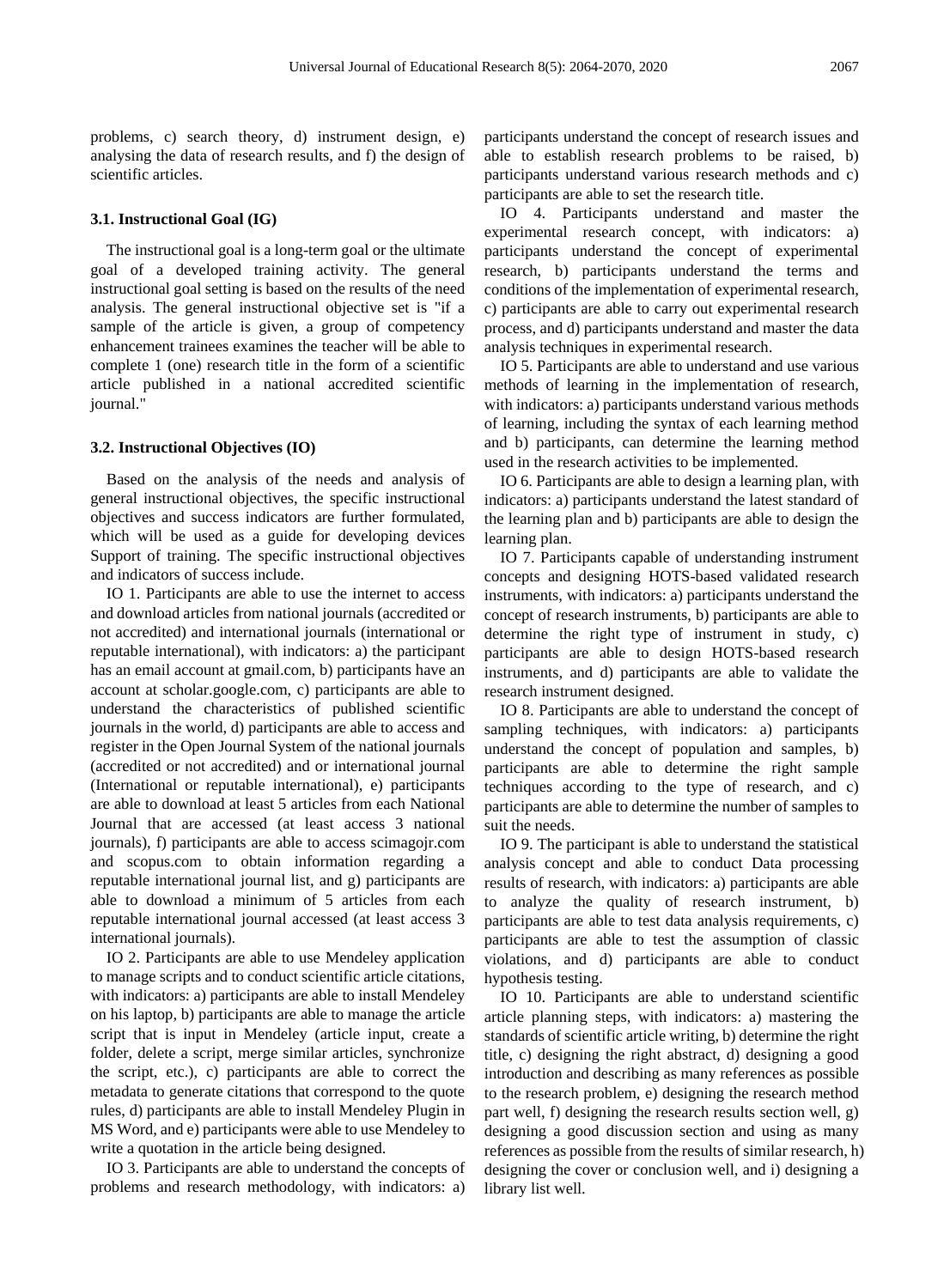#### **3.3. Trainees Criteria**

Trainees are an important element in training activities. Expert feedback shows that not all teachers can be trainees because there are certain criteria that teachers must fulfil to be trainees. This is intended for training to run more effectively and efficiently so that the training results can be optimized according to the objectives set before. The criteria of special participants of the trainees are as follows: 1) have a commitment to follow the training from start to finish, 2) have the commitment to complete each task and target to be training objectives, 3) familiar with Microsoft Word, 4) is familiar with the Internet, and 5) is under 45 years old.

# **4. Discussion**

This research has successfully formulated a number of basic principles in the development of training systems for the improvement of teachers' competence in research, namely instructional goal(s), instructional objective(s), success indicators, and criteria of prospective trainees. This instructional goal design can then be a guideline for developing a training system aimed at achieving that instructional goal. The teacher's competency improvement training system in conducting this research is expected to fulfill the needs of teachers in Indonesia, especially in terms of researching competencies. Until now, there has been no training system in published scientific articles related to research competencies for teachers. If any, research on teacher competence is more about learning process [25], [26], [27], [28], the use of various media learning [29], [30], [31], and evaluation of learning [32]. As has been outlined in the previous section that there have not been any scientific writings related to the need for analysis of teachers' competence in conducting research, making it difficult to compare the results of these studies with similar scientific writings. However, studies discussing the competence in conducting more research in the form of textbooks that do not discuss the methods of research in general, meaning that it is not specific in order to improve the competency of teachers in conducting research. This fact shows that the training systems developed are new to the competency of teachers, namely training to improve the competency of teachers in conducting research.

Based on the results of the need analysis, the instructional goal(s) that must be achieved by the participant is to publish scientific articles in an accredited national journal. This indicates that training should be implemented based on performance and not merely knowledge or understanding. The success of the trainees published scientific articles on a quality journal, indicating that the participants had succeeded in mastering important aspects of research, not only in the information level but also technically. Competence of conducting research is a

synergy of various technical aspects, such as the ability to use the internet, search and find quality references, master how to send scientific articles, master the concept of research, the ability to process data, and interpret research results.

The competence of designing scientific articles must also be supplemented by various other basic capabilities, so this research formulates a variety of special instructional objectives, as a technical description of the instructional goal(s) established. This particular instructional purpose explains what trainees must master to achieve the ultimate goal of a training system. The basic ability to be studied by technically trained participants is the ability to use various applications supporting scientific publications, namely the use of Mendeley and internet use in research. This becomes absolutely mastered considering that almost all of the journals in the world have used online concepts in the process of managing the script. On the basis of the complexity of this ability, the research also recommends that there are criteria that must be fulfilled by prospective trainees, especially computer mastery and internet use in everyday life. The determination of this criterion is intended for training to run conducive and smooth and can meet the instructional goal(s) that have been established. The preparation of this participant is due to the rapid development of computer and internet technology [33], [34], so it takes prospective participants to adapt to the change.

The results of this need analysis illustrate that training should be implemented in several stages that synergize each other. That is, each stage becomes the basis for mastering the next stage, so hopefully, the trainees can master the material comprehensively and produce a product of scientifically worthy articles published in an accredited journal. As previously described, there have been no research results related to the training system to improve teachers' competence in research, and there are no devices that fully accommodate similar training. To that point, this article can be a major reference in the development of similar research, so that increasing the competency of teachers can occur gradually. There are many specific things developed in this training system and are important elements of the overall training material, including preparation materials such as email use, Google Scholar account registration, account registration in OJS, search internationally reputable references, even how to submit articles into scientific journals. Another thing that is also developed according to expert input is the fact that this training system has accommodated expert advice, which is to incorporate materials on the planning of HOTS so that teachers can develop good questions and can make it as a research instrument of the research activities that will be performed at the next time.

The results of this need analysis are expected to be a good start for teacher training development, which will eventually be able to improve the teacher's performance in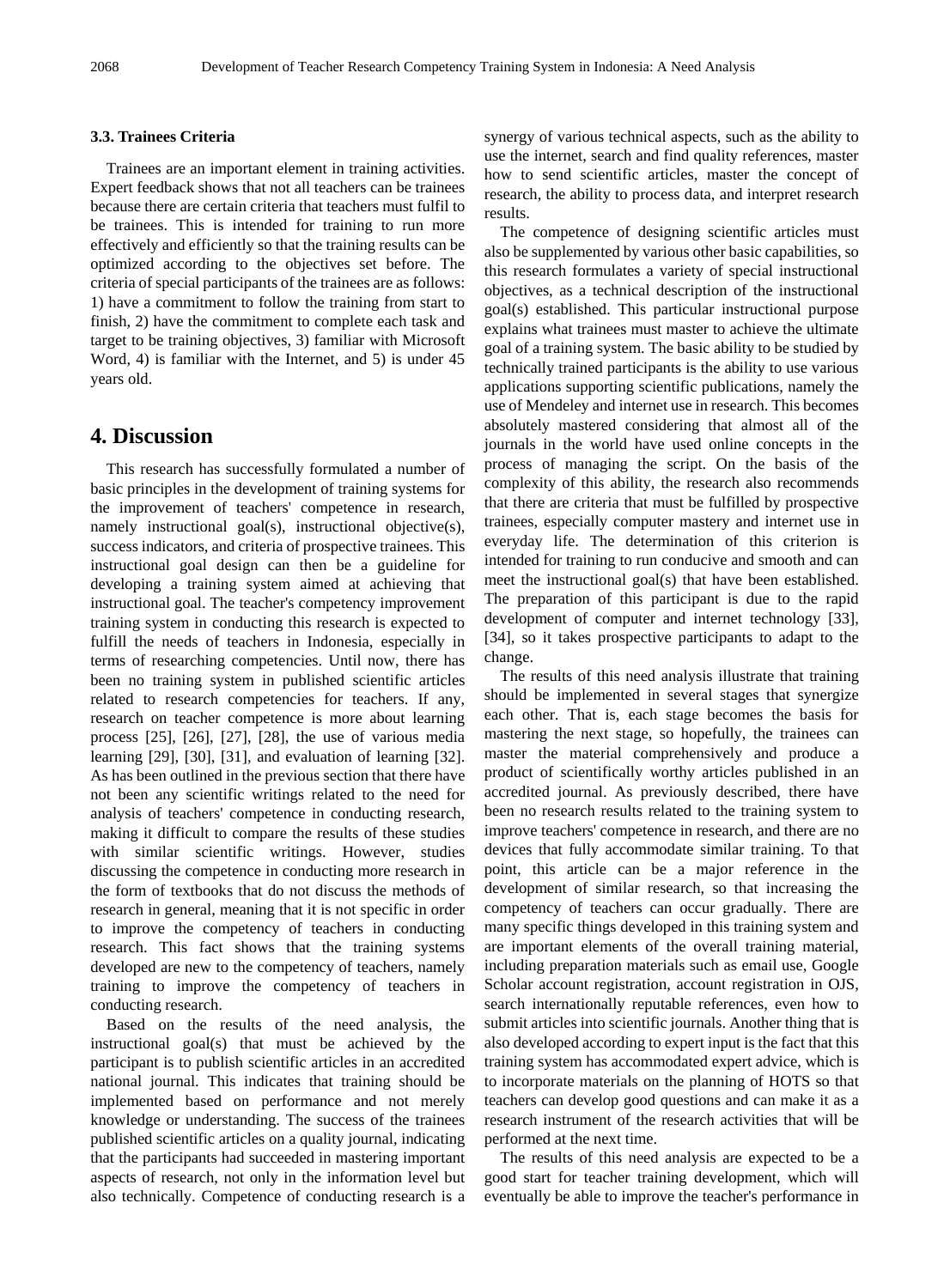learning. Hopefully, there will be changes in learning objectives, from knowledge-based learning and skills to ability-based learning and literacy [35]. Based on the needs analysis that produces instructional goal(s) and instructional objectives, these results need to be recommended for a structured training system. Carefully designed training based on the results of analysis needs is expected to realize the objectives that have been established. This recommendation can be done by various parties, who have a passion to improve the competency of teachers in conducting research. It would be expected to emerge various new strategies in training more effectively to achieve general instructional objectives and ensure that the trainer must have the proper mastery of technology and content in order to provide training in the right way [36]. Thus it is expected to reach the objectives of national education through increased competency of teachers [37].

# **5. Conclusions**

This research has succeeded in formulating the basic principles necessary to develop a training system for increasing the competency of teachers in conducting research. General instructional objectives, special instructional objectives, and criteria of prospective trainees are expected to be guidelines for developing other devices needed in training, such as training modules, presentation materials, video learning, and so forth. This research is the beginning of a larger design process and what resulted from this research is a new thing that is still rarely found in previous scientific publications.

## **Acknowledgements**

We thank all the parties who help in writing this article, especially to the speakers, Prof. Dr. Zulkardi, Prof. Dr. Sumaryoto, Prof. Dr. Supardi U.S., Dr. Rully Charitas Indra Prahmana, Dr. Hasbullah, Dr. Andri Suryana, and Dr. Somakin, who have given us a lot of feedback.

## **REFERENCES**

- [1] A. Bouguen, "Adjusting content to individual student needs: Further evidence from an in-service teacher training program," *Econ. Educ. Rev.*, vol. 50, pp. 90-112, 2016, doi: 10.1016/j.econedurev.2015.12.004.
- [2] J. Dietrich, A. L. Dicke, B. Kracke, and P. Noack, "Teacher support and its influence on students' intrinsic value and effort: Dimensional comparison effects across subjects," *Learn. Instr.*, vol. 39, pp. 45–54, 2015, doi: 10.1016/j.learninstruc.2015.05.007.
- [3] D. L. Roorda, H. M. Y. Koomen, J. L. Spilt, and F. J. Oort, ―The influence of affective teacher-student relationships on

students' school engagement and achievement: A meta-analytic approach," Rev. Educ. Res., vol. 81, no. 4, pp. 493–529, 2011, doi: 10.3102/0034654311421793.

- [4] A. N. Aeni, "Menjadi guru SD yang memiliki kompetensi personal-religius melalui program one day one juz (ODOJ)," *Mimb. Sekol. Dasar*, vol. 2, no. 2, pp. 212–223, Oct. 2015, doi: http://doi.org/10.17509/mimbar-sd.v2i2.1331.
- [5] M. Gracenea *et al.*, "New Roles and Learning Scenarios in the Training of the Novice Teachers at the University of Barcelona,‖ *Procedia - Soc. Behav. Sci.*, vol. 196, pp. 96–99, 2015, doi: 10.1016/j.sbspro.2015.07.017.
- [6] R. M. Klassen and L. E. Kim, "Selecting teachers and prospective teachers: A meta-analysis," *Educ. Res. Rev.*, vol. 26, no. December 2018, pp. 32–51, 2019, doi: 10.1016/j.edurev.2018.12.003.
- [7] H. Harun, "Minat, motivasi dan kemahiran mengajar guru pelatih,‖ *J. Pendidik. Malaysia*, vol. 31, pp. 83–96, 2006.
- [8] H. Widyastono, "The interest to become a teacher, the knowledge of the evaluation on learning achievement, and the quality of curiculum document designed by the teacher," *J. Pendidik. dan Kebud.*, vol. 19, no. 2, pp. 222–235, 2013.
- [9] I. Burić and A. Moè, "What makes teachers enthusiastic: The interplay of positive affect, self-efficacy and job satisfaction," Teach. Teach. Educ., vol. 89, 2020, doi: 10.1016/j.tate.2019.103008.
- [10] M. Chatib, *Gurunya Manusia*. Bandung: Mizan Pustaka, 2014.
- [11] T. Silander, "Pedagogical environments Case Finland," *Form. Insegn.*, vol. 11, no. 4, pp. 51–62, 2013, doi: 10746/-fei-XI-03-13\_02.
- [12] A. M. Spear and R. B. da Costa, "Potential for transformation? Two teacher training programs examined through a critical pedagogy framework," Teach. Teach. *Educ.*, vol. 69, pp. 202–209, 2018, doi: 10.1016/j.tate.2017 .10.013.
- [13] J. Lasauskienė, A. Rauduvaitė, and M. Barkauskaitė, ―Development of general competencies within the context of teacher training," Procedia - Soc. Behav. Sci., vol. 191, pp. 777–782, Jun. 2015, doi: 10.1016/j.sbspro.2015.04.525.
- [14] S. Wiganda, "Pelatihan penelitian tindakan kelas bagi guru-guru se-Jakarta Timur," *J. Sarwahita*, vol. 11, no. 1, pp. 1–7, 2014, doi: 10.21009/sarwahita.111.01.
- [15] P. Jana and B. Pamungkas, "Pelatihan penelitian tindakan kelas bagi guru SD Negeri Guwosari,‖ *Abdimas Dewantara*, vol. 1, no. 1, pp. 39–46, 2018, doi: 10.30738/ad.v1i1.2289.
- [16] E. Susanti and D. Hartanto, "Peningkatan kompetensi guru melalui penerapan penelitian tindakan kelas (PTK) dalam pendidikan Islam," *J. Potensia*, vol. 14, no. 1, pp. 151-174, 2015.
- [17] H. Fitria, M. Kristiawan, and N. Rahmat, "Upaya meningkatkan kompetensi guru melalui pelatihan penelitian tindakan kelas," *Abdimas Unwahas*, vol. 4, no. 1, pp. 14-25, 2019, doi: http://dx.doi.org/10.31942/abd.v4i1.2690.
- [18] T. Kurniawati and M. K. Siwi, "Peningkatan kompetensi guru dalam penulisan artikel dan publikasi pada open journal system (OJS)," *J. EcoGen*, vol. 2, no. 4, pp. 596–